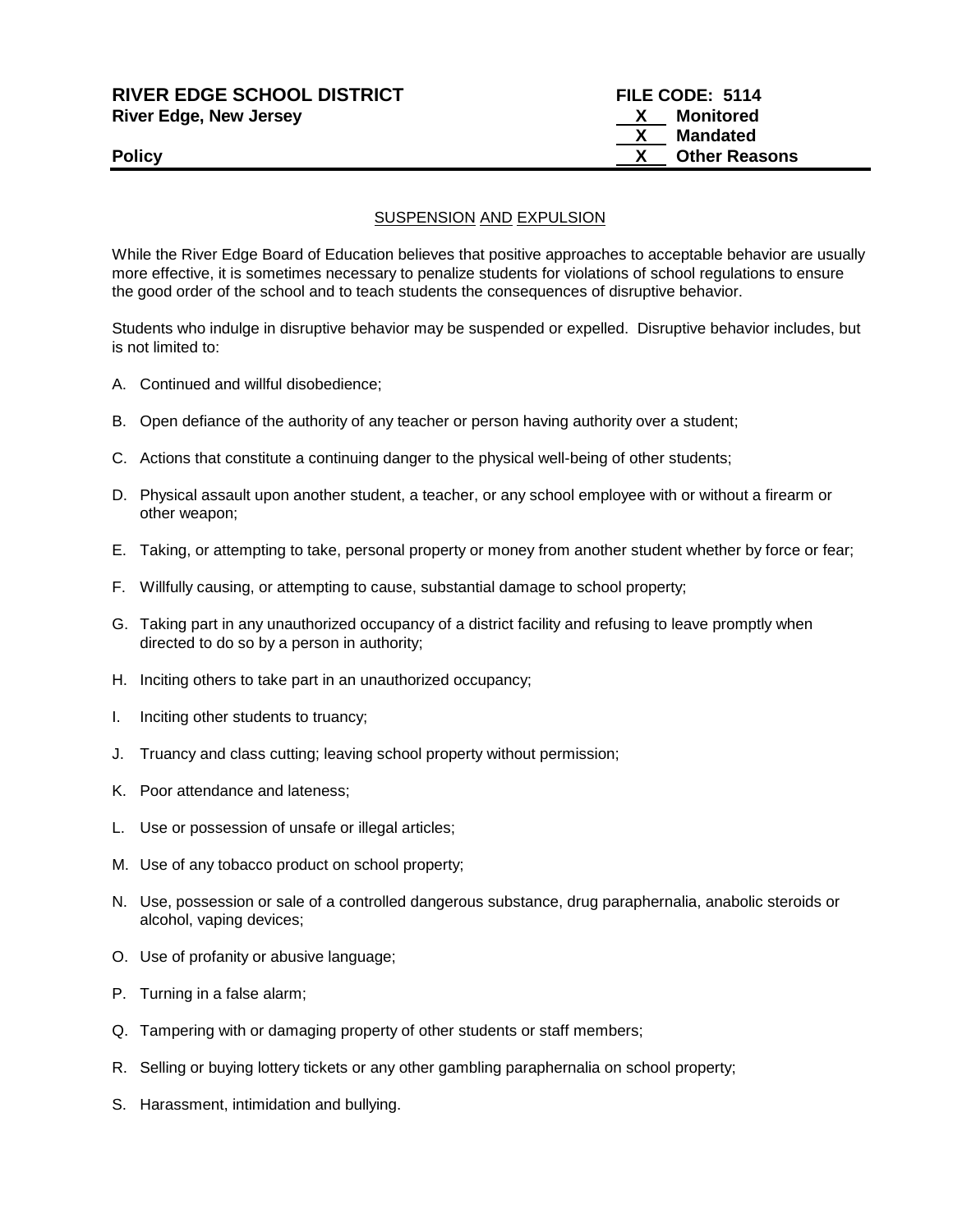Any student who commits an assault (as defined by N.J.S.A. 2C:12-1) with or without a weapon upon a board member, teacher, administrator or other employee of the board of education shall be suspended from school immediately according to procedural due process, and suspension or expulsion proceedings shall begin no later than 30 calendar days from the date of the student's suspension.

Any student who is convicted or adjudicated delinquent for possession of a firearm or a crime while armed with a firearm or found knowingly in possession of a firearm on any school property or on a school bus or at a school-sponsored function shall be immediately removed from the school's regular education program for a period of not less than one calendar year. The superintendent may modify this suspension on a case-by-case basis. Each student so removed shall be placed in an alternative educational program or on home instruction and shall be entitled to a hearing before the board. The hearing shall take place no later than 30 days following the day the student is removed from the regular education program and shall be closed to the public.

The principal shall be responsible for the removal of such students and shall immediately report them to the superintendent. The principal shall also notify the appropriate law enforcement agency of a possible violation of the New Jersey Code of Criminal Justice.

The superintendent shall determine at the end of the year whether the student is prepared to return to the regular education program, in accordance with procedures established by the Commissioner of Education.

#### In-school Suspension

The board directs the administration to arrange facilities for in-school suspension whenever possible. Students will be required to occupy themselves with school-related work during such suspensions. No socializing shall be permitted. Students shall be counted as present in school but absent (excused) from individual classes.

#### **General**

Students on home suspension shall be counted absent (excused) unless the duration of the suspension requires home instruction.

Except when special considerations warrant (at the discretion of the administration), every student will be given a written warning in the form of a disciplinary notice that subsequent violation of school regulations may result in his/her exclusion or suspension.

Students under suspension are prohibited from participating in or attending any board approved activity during the period of their suspension. They may not enter the school buildings or grounds of this district without the permission of the superintendent. Any student under suspension who enters the school buildings or grounds without the permission of the superintendent may have the period of his/her suspension extended. The right to continue the suspension or to expel is reserved to the board of education, acting upon the recommendation of the administration.

Serious violations of school regulations which create a dangerous or unsafe condition for other students shall cause a student to be suspended upon the first offense.

#### Making up Missed Work

Students who are under suspension will be required to make up all assignments missed during the period of their suspension and will be given adequate opportunity to make up this work.

Upon their readmission, failure to complete the makeup assignments will result in a meeting with the parents/guardians. The superintendent will notify parents/guardians by telephone and promptly send a letter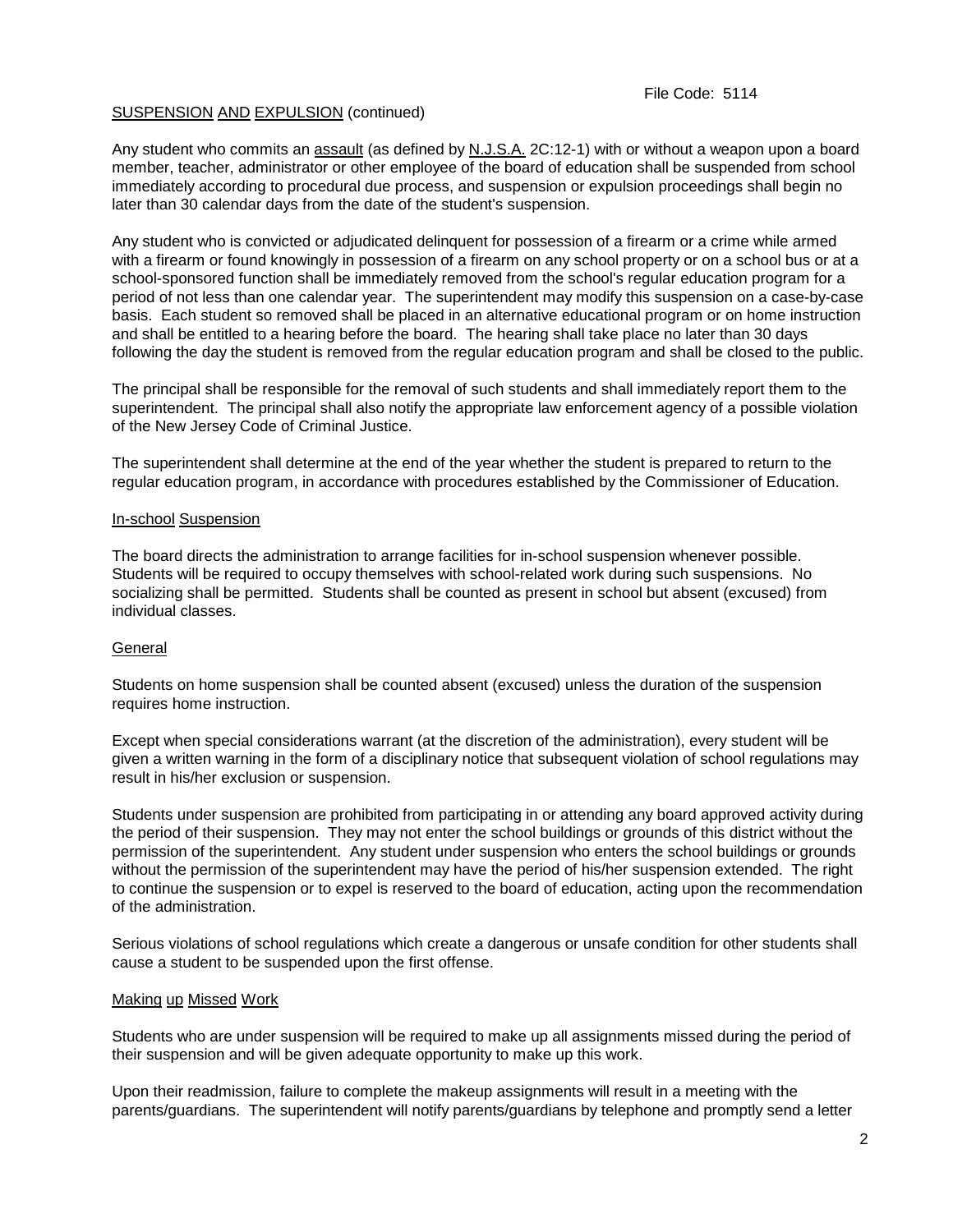regarding the telephone conversation.

### **Procedures**

The administration shall establish, and the board shall approve, specific procedures for dealing with suspension cases. Regulations ensuring due process to all students before a suspension is imposed shall be developed with the advice of the board attorney and shall include at least:

A. Informing the student of the charges against him/her;

B. Giving the student a chance to reply to them.

These regulations shall also include safeguards for the dismissal of students suspended from school, procedures for calling a prompt conference with parents/guardians, limitations on the length of suspensions, and specifics for the reinstatement of students.

Every effort shall be made to impose each suspension promptly so that the student can be returned to school with a minimum loss of school time and school work.

When the superintendent imposes a suspension, he/she must report it to the board. No suspension for reasons other than assault upon a teacher, administrator, board member or other board employee may continue beyond the second regular meeting of the board following the suspension without board action. No suspension for assault upon a teacher, administrator, board member or other board employee may be continued beyond 30 days without board action. A suspended student may be reinstated by the superintendent before board action.

Each student shall be afforded an informal hearing before the suspension or, if circumstances prohibit, as soon as possible after the suspension except that, when extraordinary circumstances involving the health and safety of the student or others in the school require immediate exclusion, the hearing may be delayed to such time as circumstances permit. Students suspended for a period of time longer than a short-term suspension shall be afforded a formal hearing before the board which shall take place not later than the second regular meeting of the board following the suspension. If the offense involves a weapon or assault with or without the weapon (as described above), the hearing shall take place not later than 30 days after the suspension occurs.

The board shall make a decision within five days of the close of the hearing. Any appeal of the board's decision shall be made to the Commissioner of Education within 90 days of the board's decision.

The board requires that such hearings shall be closed to the public, but should all parties thereto agree, the hearing may be publicly held. Each suspended student who has requested a formal hearing shall be restored to the regular educational program pending the outcome of the hearing, except when, in the opinion of the superintendent, the presence of the student in school poses such a danger to himself/herself or others as to warrant continued absence.

Each such student suspended from the schools of this district shall receive instruction commencing not later than five working days after the suspension occurs, except that the board may, on the recommendation of the superintendent, assign the student to an alternate educational program to meet his/her particular needs (see policy 6172 Alternative Education).

## Expulsion

The board will consider expulsion only if:

A. The superintendent with his/her staff have exhausted all means of bringing about a correction of repeated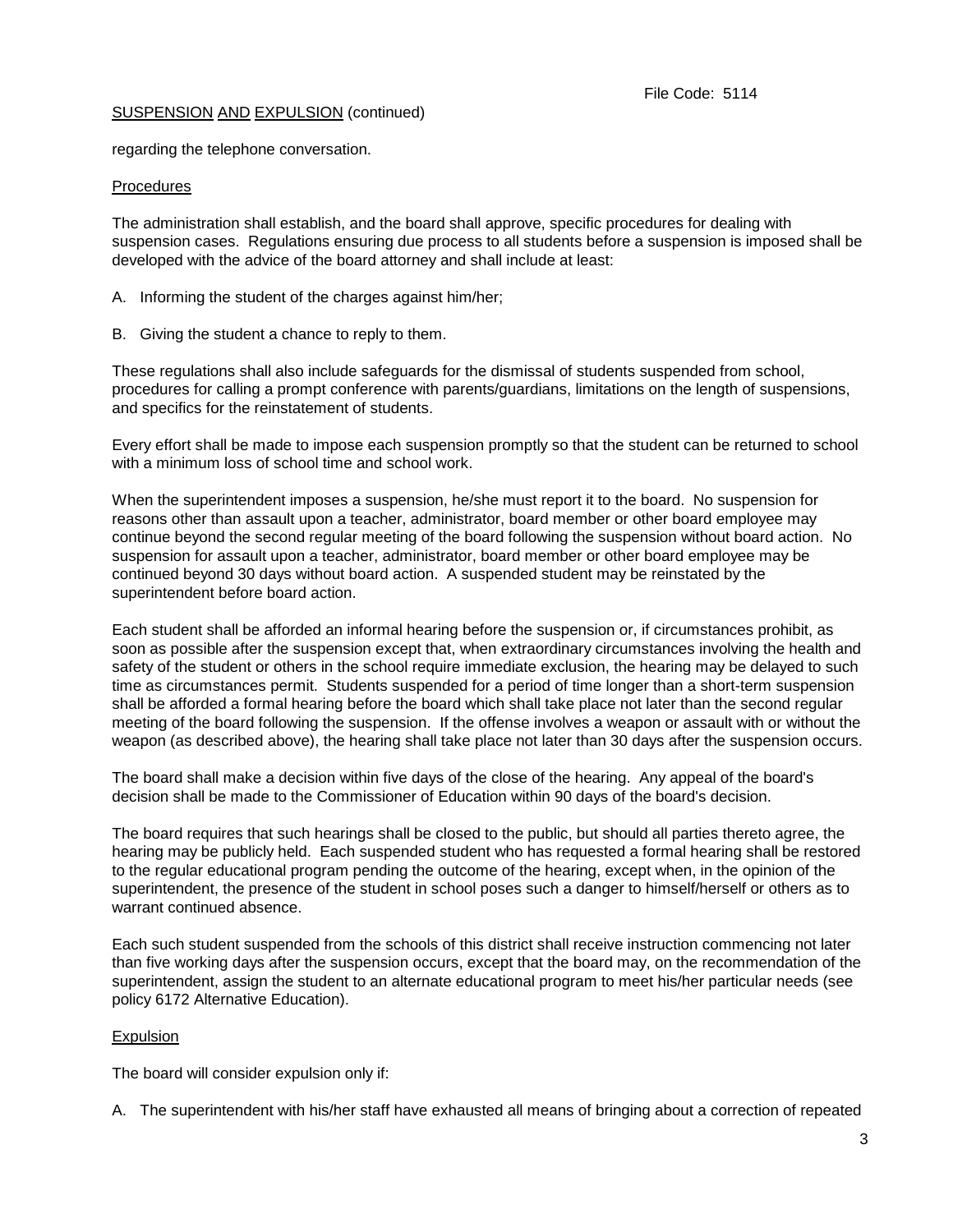misconduct; or

B. The nature of a single act presents such a clear possibility of danger to others that immediate definitive action is indicated.

The parents/guardians of the student shall be interviewed, if possible, and advised of the reasons why expulsion is being considered, of the rights of the student to a full hearing which will afford him/her procedural due process, and the right of parents/guardians to appeal to the superintendent.

The child shall remain out of school until either:

- A. An appeal made to the superintendent is decided in the child's favor; or
- B. The appeal (if made) has been denied and the board has met to hear the superintendent's recommendation.

If the board determines that the charges, if true, may warrant expulsion, the board will set a date for the hearing. The board attorney will arrange for the giving of legal notice to all parties concerned for the preparation and presentation of evidence in support of the charges at the hearing.

The student must receive:

- A. Notification of the charges against him/her;
- B. The names of the adverse witnesses;
- C. Copies of the statements and affidavits of those adverse witnesses;
- D. The opportunity to be heard in his/her own defense;
- E. The opportunity to present witnesses and evidence in his/her own defense;
- F. The opportunity to cross-examine adverse witnesses; and
- G. The opportunity to be represented by counsel.

Juvenile authorities and law enforcement agencies shall be notified or consulted if necessary.

If a student younger than 18 years of age is expelled, the board shall continue to supply an educational program for him/her.

#### Implementation

The superintendent shall develop detailed written procedures to implement this policy. He/she shall ensure uniform and consistent application of the policy and shall report to the board as required on its effectiveness.

The superintendent or his or her designee shall annually evaluate district data regarding short- and long-term suspensions and expulsions and take measures as appropriate to ensure that minority and male students are not disproportionately represented in detentions, suspensions and expulsions.

When an alternative educational program is provided for a student identified as disruptive but not disabled, the superintendent shall inform the board.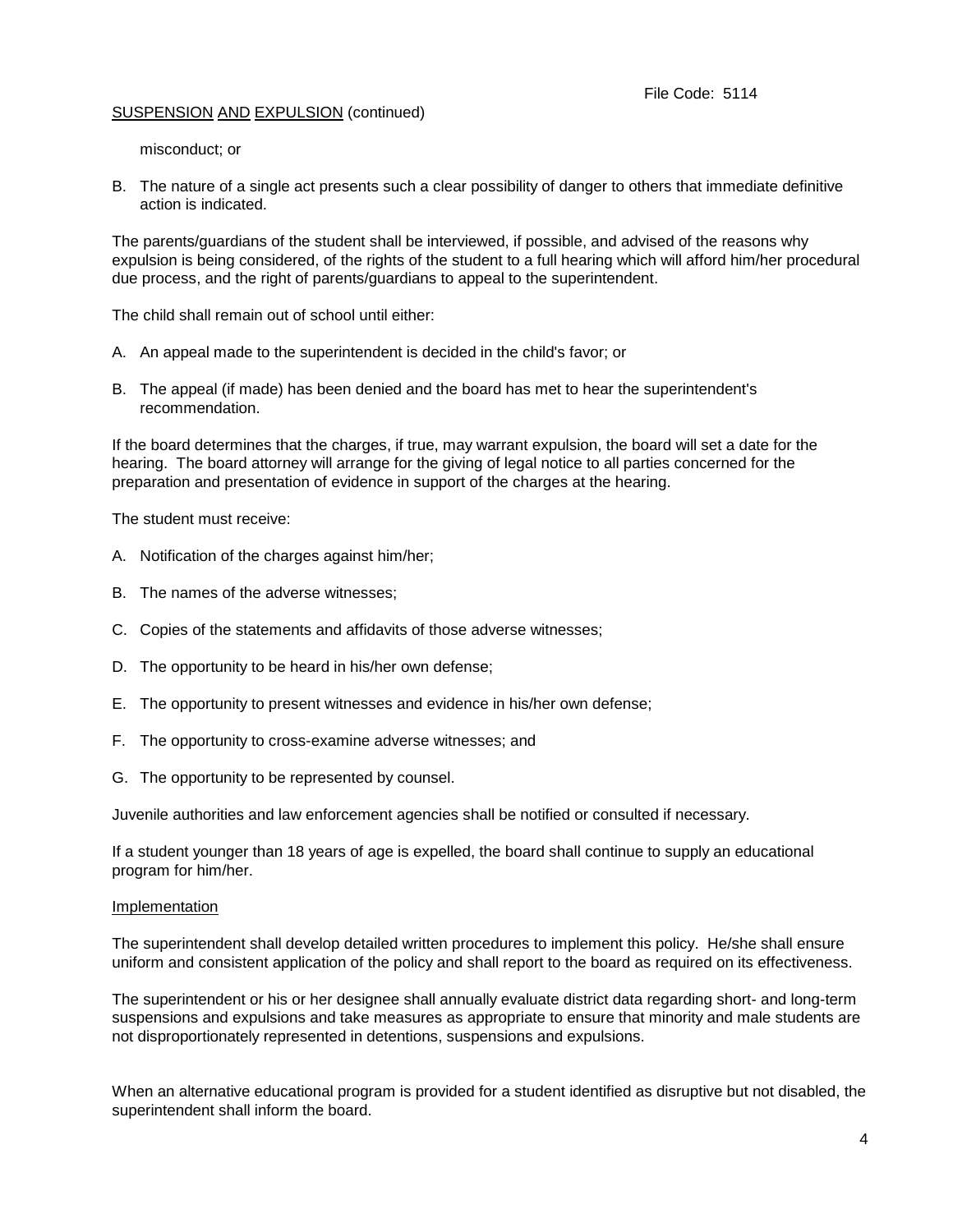| Adopted:             | September 16, 1990 |
|----------------------|--------------------|
| Revised:             | December 3, 2003   |
| NJSBA Review/Update: | August 2017        |
| Readopted:           | September 26, 2018 |

### **Key Words**

Suspension, Expulsion, Student Suspension/Expulsion,

| N.J.S.A. 2C:12-1           | Definition of assault                                                                                                                                                                                                                                                                                                        |
|----------------------------|------------------------------------------------------------------------------------------------------------------------------------------------------------------------------------------------------------------------------------------------------------------------------------------------------------------------------|
| N.J.A.C. 2C:39-1(f)        | Definition of firearm                                                                                                                                                                                                                                                                                                        |
| N.J.S.A. 2C:12-1           | Definition of assault                                                                                                                                                                                                                                                                                                        |
| N.J.S.A. 18A:11-1          | General mandatory powers and duties                                                                                                                                                                                                                                                                                          |
| N.J.S.A. 18A:37-1 et seq.  | Discipline of students                                                                                                                                                                                                                                                                                                       |
| See particularly:          |                                                                                                                                                                                                                                                                                                                              |
| N.J.S.A. 18A:37-2.1        |                                                                                                                                                                                                                                                                                                                              |
|                            |                                                                                                                                                                                                                                                                                                                              |
| through -12                | Zero Tolerance for Guns Act                                                                                                                                                                                                                                                                                                  |
| N.J.S.A. 18A:37-13 et seq. | Harassment, intimidation and bullying                                                                                                                                                                                                                                                                                        |
| N.J.S.A. 18A:40A-1 et seq. | Substance abuse                                                                                                                                                                                                                                                                                                              |
| See particularly:          |                                                                                                                                                                                                                                                                                                                              |
|                            |                                                                                                                                                                                                                                                                                                                              |
|                            | Zero Tolerance for Guns Act                                                                                                                                                                                                                                                                                                  |
|                            | Powers of board (county vocational schools)                                                                                                                                                                                                                                                                                  |
|                            | Discipline/suspension/expulsions                                                                                                                                                                                                                                                                                             |
|                            | Programs to Support Student Development                                                                                                                                                                                                                                                                                      |
|                            |                                                                                                                                                                                                                                                                                                                              |
|                            |                                                                                                                                                                                                                                                                                                                              |
|                            |                                                                                                                                                                                                                                                                                                                              |
|                            | Short-term suspension                                                                                                                                                                                                                                                                                                        |
|                            | Long-term suspension                                                                                                                                                                                                                                                                                                         |
|                            | Expulsion                                                                                                                                                                                                                                                                                                                    |
|                            | Evaluation of the Performance of School Districts                                                                                                                                                                                                                                                                            |
|                            | through -2.5, 18A:37-7<br>N.J.S.A. 18A:40A-9, -10,<br>$-11, -12$<br>N.J.S.A. 18A:54-20<br>N.J.A.C. 6A:14-2.8<br>N.J.A.C. 6A:16-1.1 et seq.<br>See particularly:<br>N.J.A.C. 6A:16-1.3, -4.3,<br>$-5.1, -5.5, -5.6, -5.7, 7.1$<br>N.J.A.C. 6A:16-7.2<br>N.J.A.C. 6A:16-7.3<br>N.J.A.C. 6A:16-7.4<br>N.J.A.C. 6A:30-1.1et seq. |

18 U.S.C.A. 921, Definition of firearm

20 U.S.C.A. 1400 et seq. - Section 504 of the Rehabilitation Act of 1973

P.L. 103-382, Improving America's Schools Act of 1994

Goss v. Lopez, 419 U.S. 565, 581 (1975)

Tibbs v. Franklin Township Board of Education, 114 N.J. Super. 287 (App. Div.) aff'd 59 NJ 506 (1971)

R.R. v. Shore Reg. Board of Education, 109 N.J. Super. 337 (Ch. Div. 1970)

H.A. v. Board of Education Warren Hills Regional, 1976 S.L.D. 336

82: July 28, C.F. v. Board of Education of the Upper Freehold Regional School District

Honig v. Doe, 484 U.S. 305 (1988)